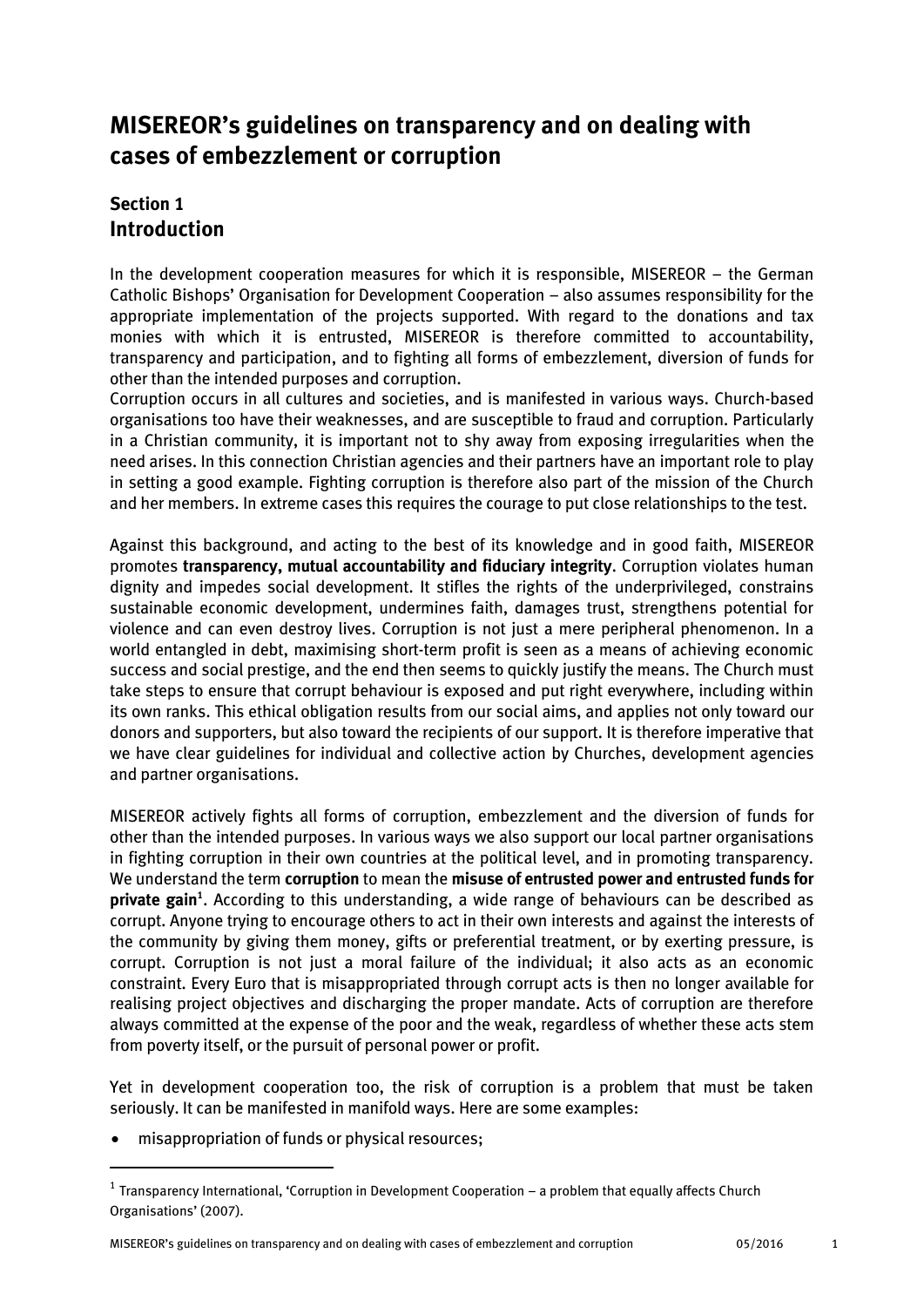- retention of project funds in order to generate profits from interest or speculation (misappropriation);
- exchange of funds on the black market in order to generate exchange rate profits (misappropriation);
- the award of contracts or jobs to individuals who have close links to the person awarding them, but do not possess any appropriate qualifications (nepotism);
- payment of salaries for fictitious persons, or travel expenses for fictitious business trips;
- charging of inflated prices when awarding contracts or procuring materials the amount retained based on the difference between these prices and the actual prices is then split between the client and the contractor (kickbacks);
- multiple billing of items through different budgets;
- forgery of vouchers (charging of expenses without an equivalent value);
- manipulation and/or evasion of approval procedures and criteria;
- school marks, participation in courses or the award of scholarships are made dependent on the payment of bribes, gifts or sexual (i.e. physical) favours;
- payment of bribes for the provision of public services that are usually free of charge (preferential customs clearance, the award of visas or processing of applications );
- payment of bribes and/or issue of threats to accessories: This is designed to ensure that third parties who are aware of corrupt practices remain silent and cover up the behaviour.

A survey conducted by MISEREOR showed that corruption is manifested most frequently in the form of either the misappropriation of funds, or nepotism. We do not lose sight of the fact that, in intercultural settings in particular, there is always a 'grey zone' in which there is no entirely unequivocal answer to the question of whether a given action or practice in a specific sociocultural context does or does not constitute corruption. However, an analysis of the causes shows that poor monitoring systems on the part of our project partners, and deficits in communication between project partners and MISEREOR, are always prominent features.

By issuing the present Guidelines MISEREOR is making it mandatory for all staff members and responsible officers to become actively involved in preventing and fighting corruption. As a member of VENRO – the umbrella organisation of development non-governmental organisations in Germany – MISEREOR also complies with the VENRO Code of Conduct on 'Transparency, Organisational Governance and Monitoring<sup>32</sup>.

We also base our approach on the strategy paper 'Anti-Corruption and Integrity in German Development Policy' published by the German Federal Ministry for Economic Cooperation and Development (BMZ)<sup>3</sup>.

The present document provides all staff members with guidance on how to deal with cases of corruption, suspected corruption and embezzlement. This will guarantee transparency, and ensure that staff is able to act with confidence. The issue of corruption covers an extensive grey zone in which facts are open to interpretation, and legal provisions are not always unequivocal. We are convinced that mutual trust remains the key element in successful cooperation with our partners. No less essential to this cooperation, however, is maximum transparency regarding the appropriate and efficient use of project funds in accordance with their designated purpose.

The present Guidelines will help sensitise everyone involved with regard to this topic. MISEREOR sees this awareness raising as a core element of its work, and will continue to pursue it.

-

<sup>&</sup>lt;sup>2</sup> <http://venro.org/venro/venro-kodizes/> (only available in German)

<sup>3</sup> BMZ 2012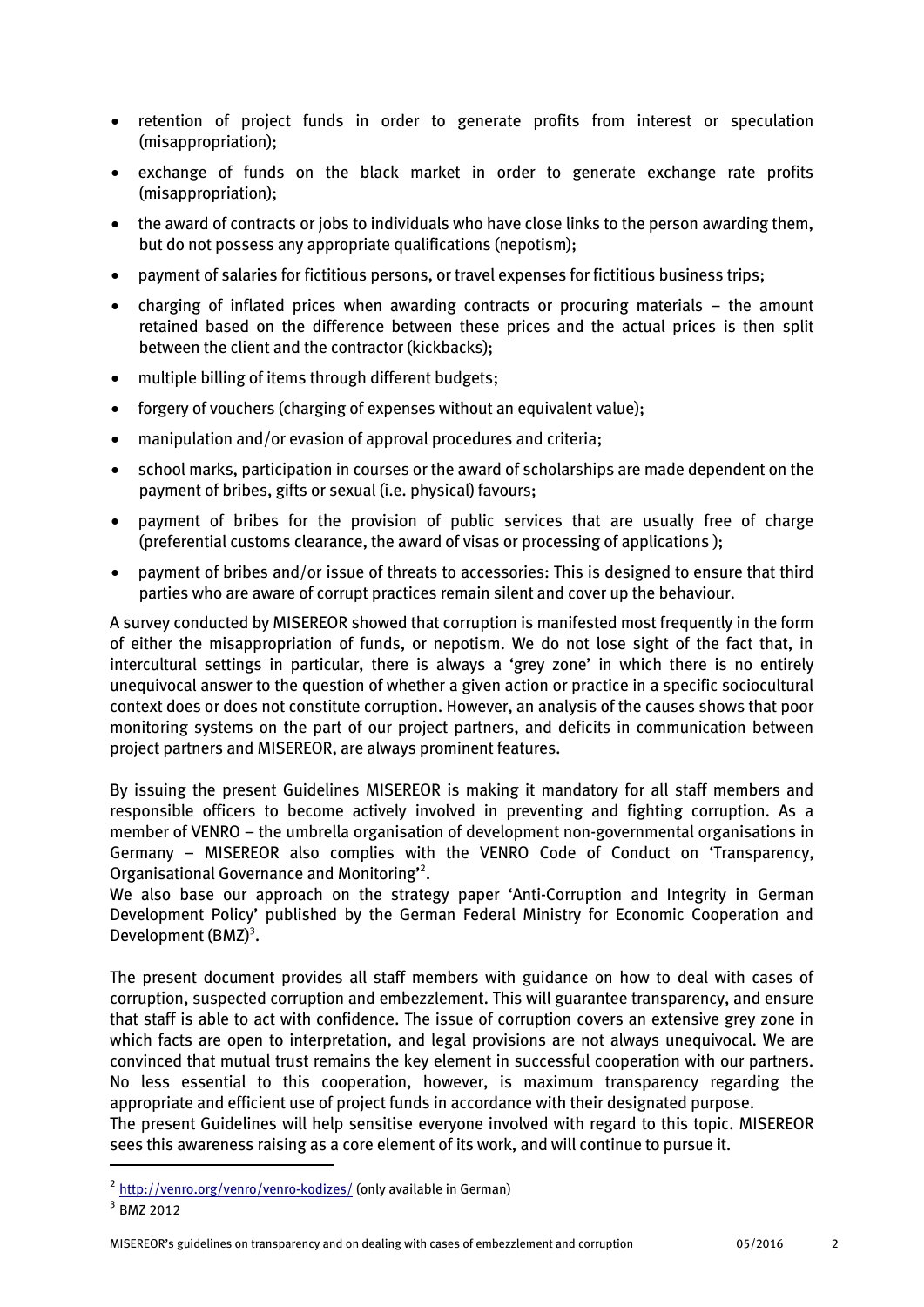# **Section 2 MISEREOR's procedures for preventing corruption and minimising risk**

In conjunction with the German Catholic Central Agency for Development Aid (KZE), MISEREOR has its own internal procedures and monitoring mechanisms for minimising the risk of corruption. Where such cases do arise, these procedures and mechanisms ensure that they are swiftly brought to light and dealt with.

The most important of these procedures and instruments for minimising the risk of corruption are described in further detail below.

## **1. MISEREOR's principles for transparency and for monitoring the use of funds** 1. See annex

# **2. Project management and administration**

# **2.1 Risk assessment and appraisal of the partner organisation**

Before any project is approved, a standardised assessment shall be performed of the existing and possible future risks of cooperating in the project. For this purpose detailed guidelines for the submission of funding requests shall be applied. For legal holders of projects, MISEREOR keeps a database which contains structured information on the legal status of these institutions, as well as their organisational structure, professional experience and sustainability for new or follow-up projects.

# **2.2 Project approval**

Projects shall be approved through the internal procedure laid down by the official bodies responsible. The basic decision as to whether a project is eligible for support shall be prepared within the respective Regional Working Group (RAG) of the responsible continental department. After having been processed by the Regional/Sectoral Cooperation Team (InPro), in a stepwise procedure the in-house submission document for grant approval will be reviewed and initialled in the respective continental department by the Financial Cooperation Team (FiZu) and the Head of Department, and finally by a member of the Board of Directors. Depending on the amount to be approved and the donor, projects shall then be approved by the respective responsible bodies.

## **2.3 Project processing**

1. Project contract

A project contract shall be entered into with the legal holder of the project, signed for MISEREOR by a member of the Board of Directors. The project contract shall always include general agreements for KZE or MISEREOR projects and where relevant also the necessary special agreements.

- 2. Project accounts
	- $\circ$  Proper and transparent accounting is key to preventing corruption. Disbursements shall be made only for a period of up to six months (three months for projects financed through federal funds), depending on the funding requirement and project progress. The Financial Cooperation Team shall promptly check the corresponding financial reports submitted by legal holders of projects.
	- o Within MISEREOR, the monitoring and final clearance of financial transactions shall be performed by a procedurally independent body, which is not involved in either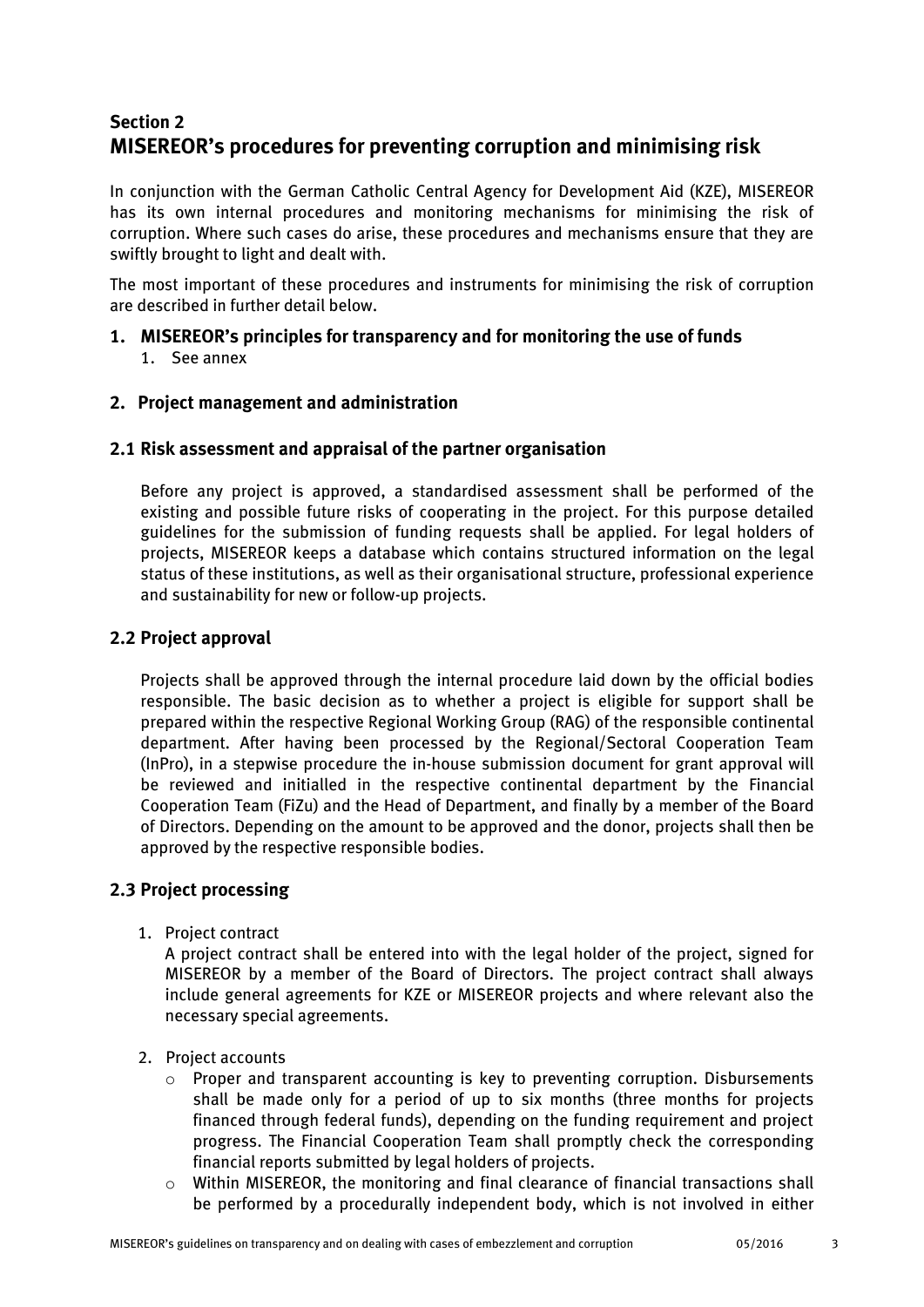dialogue with partners, the processing of funding requests or project support and monitoring. This shall be the Internal Controlling Section in the Department Katholische Zentralstelle.

- 3. External auditing
	- $\circ$  Projects financed from public funds and MISEREOR projects worth more than EUR 100,000 (current threshold) must be audited externally by certified and independent local auditors. The legal holder of the project must stipulate the details of the audit in a contract with the auditor.
	- o As a rule the legal holder of the project will select the auditor from the list of certified auditors accepted and recommended by MISEREOR/KZE for the country/region in question.
	- $\circ$  Furthermore, the use of funds by the legal holder of the project and partners may be monitored at any time by an individual so authorised by MISEREOR.

# **2.4 Project monitoring**

- 1. Dialogue with partners and auditors shall be ensured through regular field visits.
- 2. In accordance with MISEREOR's binding reporting guidelines, the legal holder of the project shall regularly prepare and submit project progress reports, which will be evaluated by InPro.
- 3. For each individual measure that has been supported with federal funds the achievement of objectives shall be monitored *at least* once. (This will involve comparing the planned objectives with actual achievements, in order to measure intended positive effects and the degree to which objectives have been achieved – see the 'Guidelines on objectivesand results-based monitoring in the promotion of projects important for development by the Churches', BMZ). The final assessment and evaluation of the project will take place in several stages, involving first of all the department responsible for the region, and finally a body outside of the procedure that was not involved in either dialogue with partners, the processing of the funding request or project monitoring (Department Katholische Zentralstelle), which will also prepare the final reports on the use of funds for BMZ.
- 4. MISEREOR's evaluation system for international cooperation is regulated in a separate paper.

## **2.5 In-house procedures and monitoring mechanisms**

## **1. Auditing and reporting**

Every year an auditing firm commissioned by the General Assembly of Members audits MISEREOR's annual financial statement. Furthermore, KZE's project management and administration is audited at six-monthly intervals by BMZ auditors, and at irregular intervals by the Federal Court of Audit. Projects financed from EU funds are audited at irregular intervals by auditors commissioned by the European Commission. At irregular intervals, the Association of German Dioceses examines the management and administration of projects financed through Church tax funds.

During the course of the year, procedures and processes in various areas at Head Office undergo internal auditing performed by an auditing firm commissioned to do this job. For this purpose the Board of Directors will draw up an annual audit plan. The Board of Directors receives the audit reports, and together with the heads of departments takes steps to ensure that the recommendations are implemented.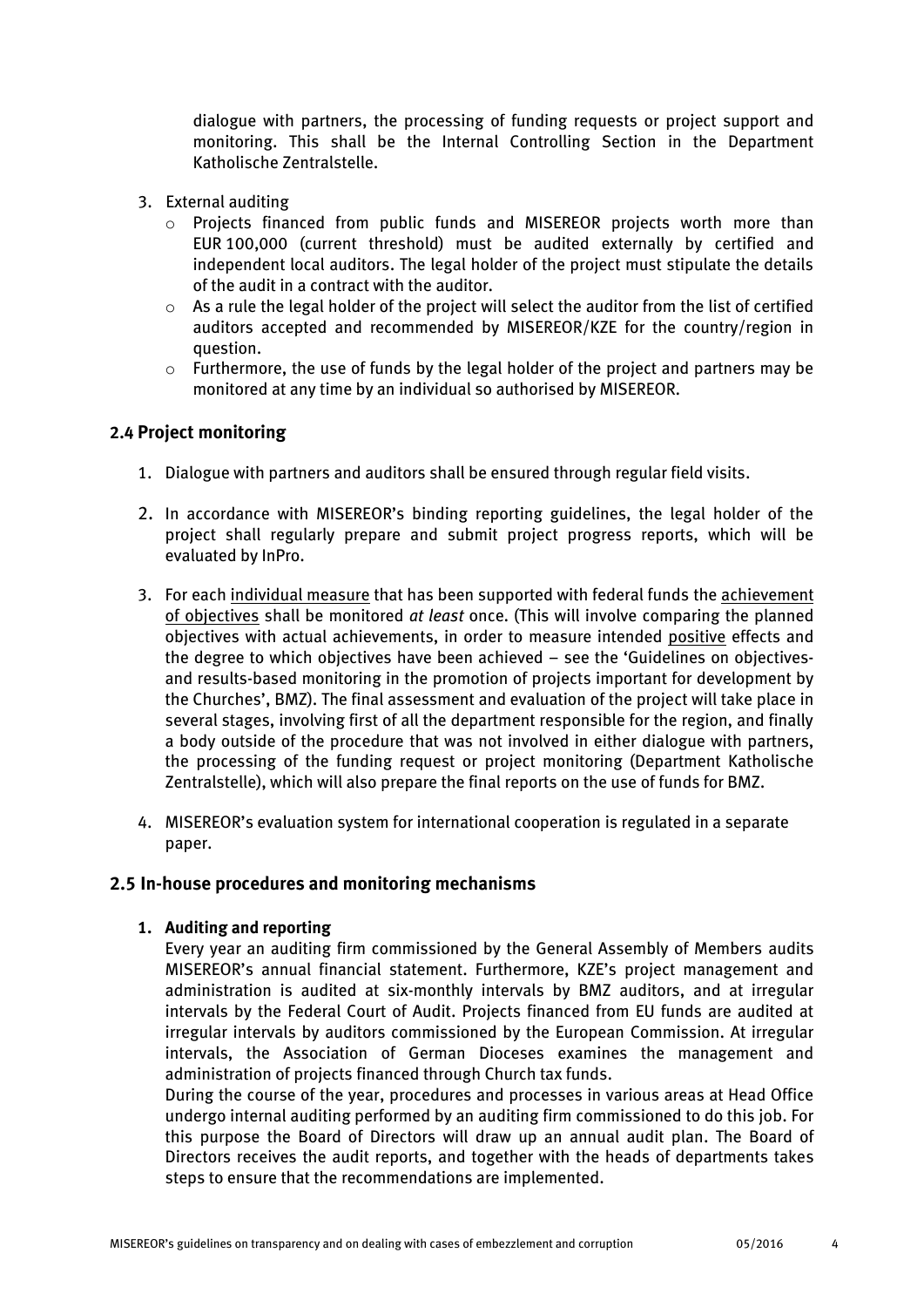## **2. Rules of procedure**

For MISEREOR's Head Office the responsible bodies have issued rules of procedure that describe the basic procedures and responsibilities. These are concretised through two working manuals containing general rules and information for all MISEREOR staff members respectively information pertaining chiefly to the International Cooperation Division.

## **3. Employment contracts**

Decisions on hiring staff shall be taken on the basis of vacancies advertised either inhouse or externally, respecting the rights of participation of the Staff Representation. Contracts of employment shall be drawn up in writing. They are currently based on Germany's public-service remuneration agreement (TVöD).

# **4. Work directives, procurement**

Workflows for operations with financial and legal implications are governed by the business and work directives laid down in the working manuals. These include rules for the external tendering and procurement of services and goods.

# **Section 3 Procedures to be followed in cases of suspected corruption and corruption**

All staff members have the right to refuse to be drawn into actions which they suspect to be corrupt. At the same time they are both entitled and obliged to report to their superior any act of corruption to which they are a witness or in which they are an aggrieved party. The right of refusal of information pursuant to Section 55 of the German Code of Criminal Procedure (StPo) shall remain unaffected<sup>4</sup>. Individuals concerned may also contact the ombudsperson (see Section 4.3).

# **1. How to deal with suspected cases of corruption**

Anonymous tip-offs, rumours from outside and hints are warning signals that will not be ignored. Particularly in order to protect those accused, they must be carefully noted and analysed specifically in order to rule out abuse. When anonymous tip-offs are received an attempt should be made to verify the existing information by appropriate means. Suspicions may be raised through various channels, such as

- observations and conversations held during business trips;
- narrative, financial or auditors' reports;

1

 whistle-blowers; to protect the whistle-blowers it may be necessary to use the information received only with their consent. We must make sure that individuals exposing inappropriate conduct will not be subjected to repression.

If irregularities are found to have taken place or if an initial suspicion is warranted, a thorough investigation must be launched that is independent of the source of funding

**<sup>4</sup>** Section 55 of the German Code of Criminal Procedure (StPo) Refusal of Information

<sup>(1)</sup> Any witness may refuse to answer any questions the reply to which would subject him, or one of the relatives specified in Section 52 subsection (1), to the risk of being prosecuted for a criminal offence or a regulatory offence. (2) The witness shall be instructed as to his right to refuse to answer.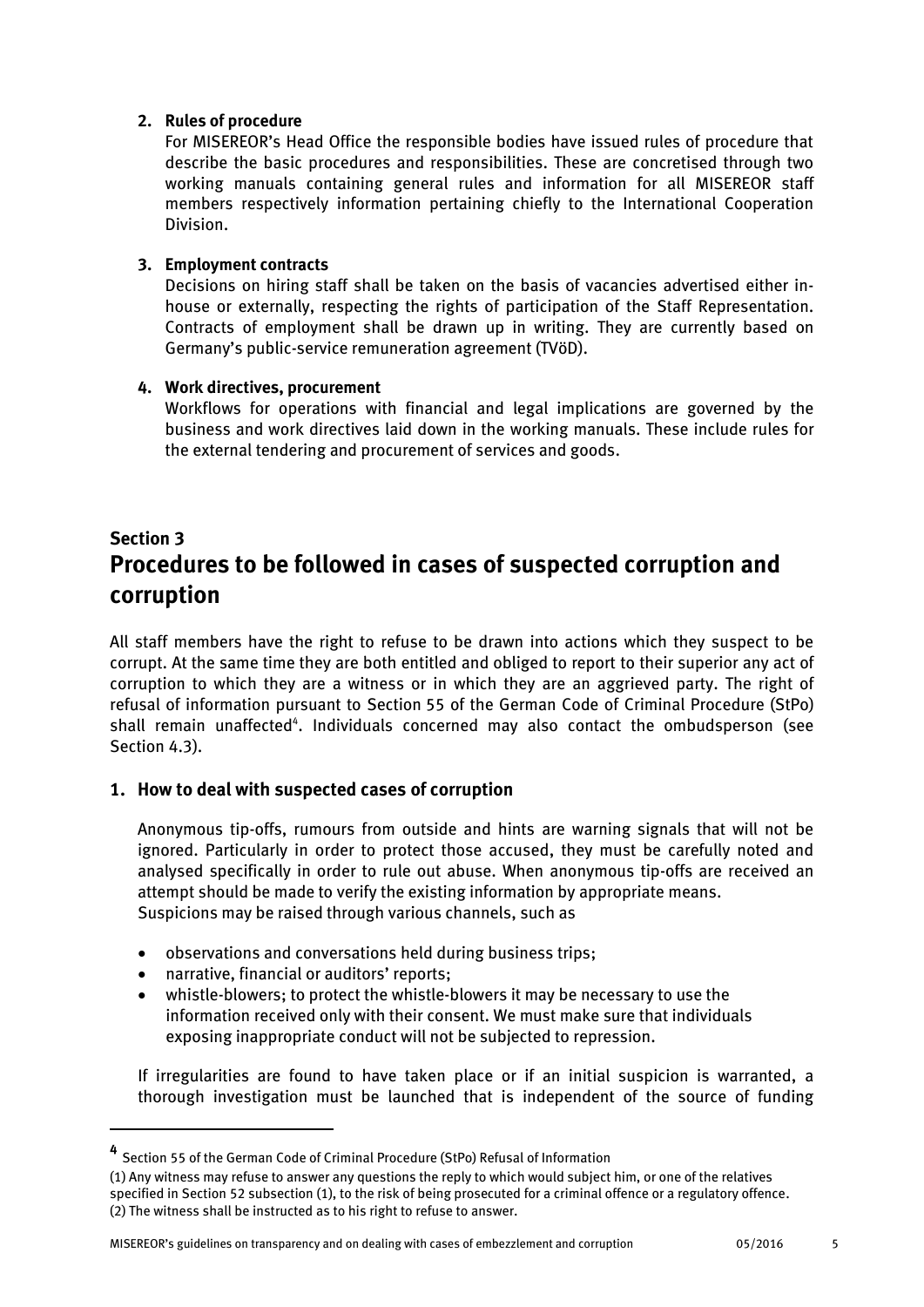(donations, Church tax funds, BMZ funds etc.). A first assessment and evaluation of the suspicion will be performed by the staff of the continental department (InPro and FiZu). If the suspicion is strengthened or confirmed, the Head of Department and the responsible Managing Director must be informed immediately. If projects that have already been approved are affected, the Disbursement Monitoring Team must be consulted as a procedurally independent body. The Department Katholische Zentralstelle has set up a dedicated auditing team for this purpose. In cooperation with this team, a decision will be taken as to whether any, and if so what, further information needs to be obtained, and whether it is necessary to suspend further disbursements for the time being.

Further information to help clear up the matter can be obtained from the following sources, and by taking the following steps:

- obtain response from the legal holder of the project
- assign short-term consultants or members of the Financial Cooperation Team to the project
- other partner organisations
- special audit / peer review
- involve other donor organisations.

# **2. How to deal with cases of corruption**

If the suspicion is substantiated, and the legal holder of the project is unable to settle the matter by himself, then in consultation with the continental department and the auditing team of the Department Katholische Zentralstelle (which will act as lead unit) a decision shall be taken with regard to further procedure. Possible measures include:

- a supplementary consultancy assignment to resolve the conflict;
- launch of a forensic audit, to be conducted by external auditors. As well as investigating the matter in hand, securing evidence and establishing the extent of losses incurred, especially in cases of embezzlement, these audits can also encompass all forms of economic crime.

Until the matter has been fully investigated, no disbursements will be made to the legal holder of the project, and other responsible or affected departments at MISEREOR will be notified. All cases of suspected corruption will be documented in the Department Katholische Zentralstelle, and presented to the Board of Directors at regular intervals. The Board will discuss these cases and if necessary decide on further measures.

## **3. Sanctions**

If criminal offences (e.g. embezzlement, fraud, or the payment or acceptance of bribes) are shown to have taken place, all necessary legal measures will be taken to bring those responsible to account. This will first of all involve calling in the Misereor in-house legal affairs officer and possibly a local legal advisor. Possible interventions include:

- asserting and enforcing repayment claims;
- discontinuing cooperation;
- sharing information with other donor organisations.

## **4. Prevention**

Given the serious consequences of corruption, preventing it must be a key aim of MISEREOR's work. We will raise the awareness of our workforce, so that staff members are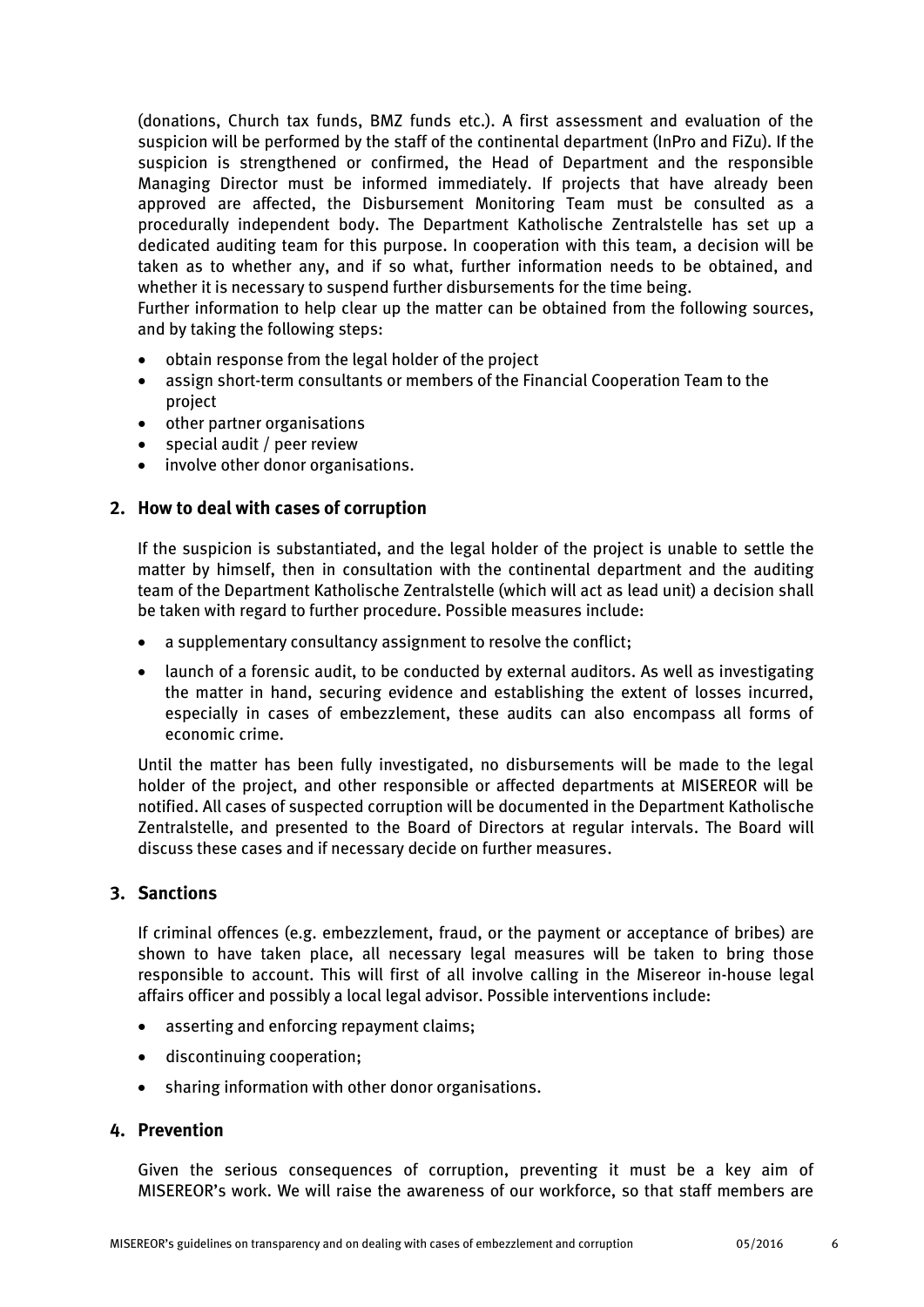able to identify corruption risks early on and to take appropriate action. Staff will receive corresponding training (e.g. on risk assessment, appraising the partner organisation and integrity management).

Another important aspect of corruption prevention involves strengthening our partner organisations. MISEREOR will involve organised target groups and local actors, thus making a social auditing by them possible. Through this local approach it will then be possible to establish whether the funds have been used for their designated purpose, and efficiently. MISEREOR will therefore promote local workshops on establishing internal monitoring systems, training measures on financial management, transparency, and planning, monitoring and evaluation (PME), and will invest in local financial advisory services and training. The training measures will also involve local auditing firms. MISEREOR encourages local target groups to approach the higher local body responsible, as well as MISEREOR's responsible project officer when they suspect or know of cases of corruption or embezzlement.

# **Section 4 In-house rules for staff members**

# **1. In-house prevention**

# **Awareness-raising and training**

All staff members of MISEREOR will receive training on the present Guidelines. Training will be provided as part of the induction programme for new staff. Furthermore, events will be held continuously to cover problems for which no detailed provision can be made (e.g. hospitality etc.).

## **Stipulations agreed under the contract of employment**

The staff members of MISEREOR are obliged to observe and comply with the law, the rules and regulations contained in MISEREOR's handbook and work manuals, and the Code of Conduct specified below (Section 4, Point 2).

Staff members shall declare in the prescribed form that they have noted the Guidelines on Promoting Integrity and Preventing Corruption, and made a binding commitment to observe the Code of Conduct specified therein. In particular they shall pledge neither to offer third parties benefits of any kind directly or indirectly, nor to accept gifts for themselves or others directly or indirectly, nor to obtain for themselves or accept (promises of) any other benefits that are considered or might be construed as illegal practices or corruption.  $^{\rm 5}$ 

# **2. Code of Conduct**

1

Personal interests must not affect professional decision-making. Preventing conflicts of interest is the most important principle in the fight against corruption. Conflicts of interest may arise time and time again. They do not necessarily indicate corrupt behaviour. Nonetheless, it is crucial to recognise and deal with them appropriately. If this does not occur then MISEREOR's integrity is jeopardised. This is why we need to declare and disclose interests and conflicts of interest. The members of MISEREOR's supervisory bodies also disclose possible conflicts of interest. They will not be involved in decisions in which their personal or their own institutional interests might collide with those of MISEREOR.

1. Staff members of MISEREOR shall not pay bribes when on business trips, even if the aim of doing so would be to secure or expedite the performance by an official of an action to

MISEREOR's guidelines on transparency and on dealing with cases of embezzlement and corruption 05/2016 7

<sup>&</sup>lt;sup>5</sup> See the Swiss Agency for Development and Cooperation (SDS) 1998; Bread for All/TI 2009, 27.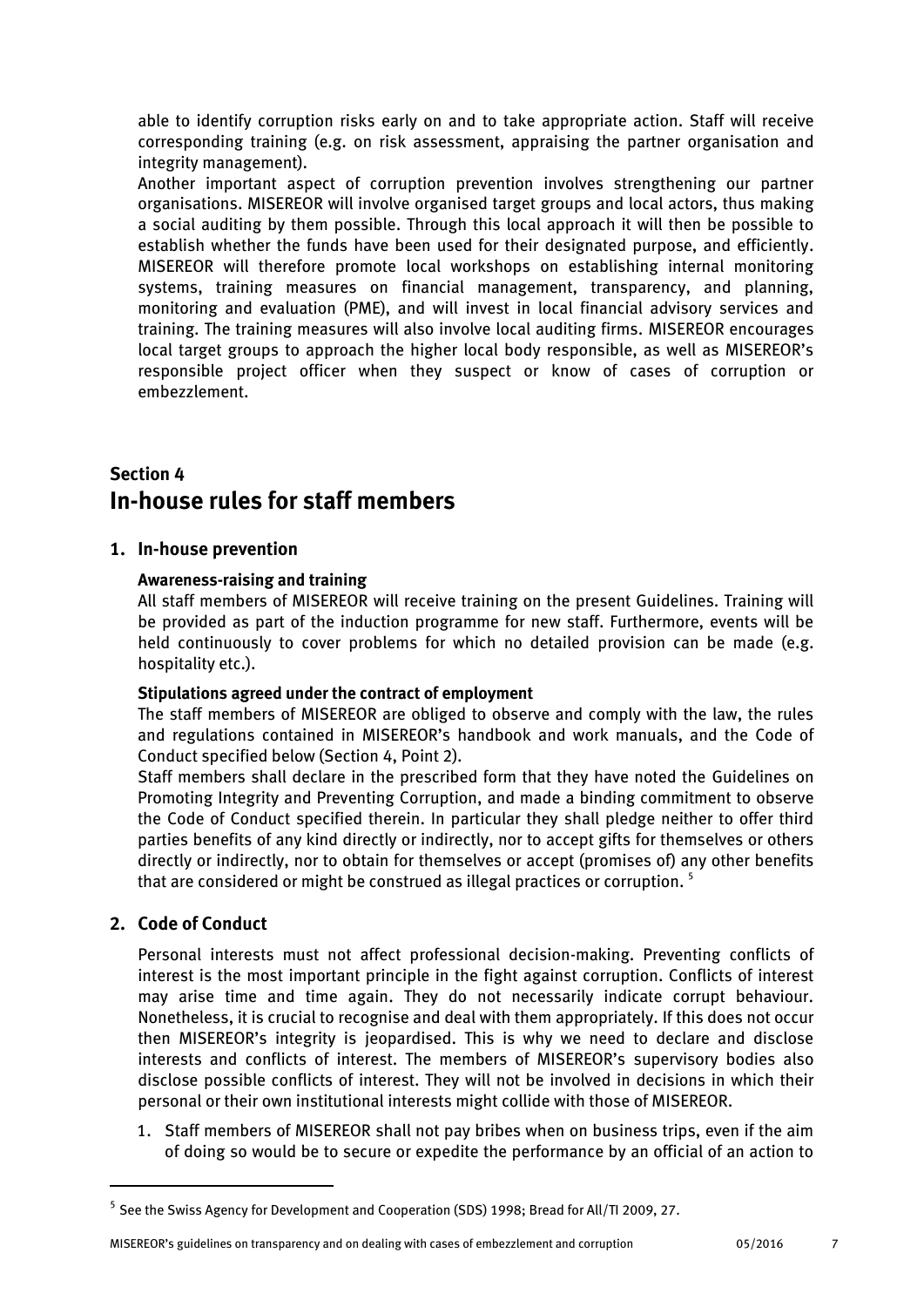which they would be entitled. Should such payments be unavoidable, e.g. for reasons of personal safety, or should staff members be coerced into making them (e.g. when crossing borders), the staff members making the payments must inform their superiors thereof immediately, but at the latest after their return.

- 2. Staff members of MISEREOR shall not accept gifts from business partners, project partners or target groups, unless this involves small gifts given customarily as a token of hospitality in the country concerned, worth no more than the equivalent of approximately EUR 25. Gifts worth more than that must be refused with reference to MISEREOR's Guidelines or, if this is impossible for reasons of protocol or political/cultural reasons, passed on directly to MISEREOR for further use. Conversely, MISEREOR staff members shall only give gifts as a matter of due courtesy or offer personal benefits provided that this cannot be construed as disreputable, improper or creating a state of dependency and obligation on the part of the recipient. Staff members must draw up a list of gifts received or given worth more than EUR 25, and submit this list to their superior.
- 3. It is forbidden to offer or accept hospitality or expenses in cases where this could affect the conclusion of business deals or approval of projects, and involves expenditure that goes beyond what would be reasonable and appropriate.
- 4. When selecting and appointing staff, clear and transparent procedures must be applied. The shortlisting process shall be documented in the form of an overview of the applications received. Interviews shall be conducted using a structured and standardised outline. Decisions shall be recorded in writing. This will prevent conflicts of interest when hiring or contracting relatives or friends of those making the appointments or issuing the commissions, as well as relatives and friends of superiors or members of relevant bodies. To avoid conflicts of interest based on close personal relationships, partners of MISEREOR staff members or other individuals with close personal links to them should not be placed in professional relationships with MISEREOR staff members that involve a line management relationship or a contractual relationship (involving an obligation to perform or accept services).
- 5. When procuring goods or buying-in services, MISEREOR's guidelines for the award of contracts for supplies and services shall be strictly applied.
- 6. MISEREOR must be notified of any secondary employment or any external, remunerated services, pursuant to the regulations governing secondary employment.
- 7. The signature regulations laid down in the working manuals provide for the so called 'four eyes principle' in standard cases, and deviations in clearly outlined exceptional cases.

## **3. Appointing an ombudsperson, role and task of the ombudsperson**

MISEREOR has created an ombudsperson's position. The ombudsperson will enable whistleblowers to remain anonymous, thus making it easier for them to provide information. At the same time, the ombudsperson must protect those accused against unwarranted suspicion. When whistle-blowers take the first step of seeking to discuss their suspicions, the ombudsperson will represent an alternative and complementary course of action to approaching their superiors. The ombudsperson has a dedicated email address: [ombudsstelle-misereor@net-transparenz.de.](mailto:ombudsstelle-misereor@net-transparenz.de)

The ombudsperson must follow up every reported case of corruption. The reports received will be recorded anonymously with regard to the individual submitting the report. We will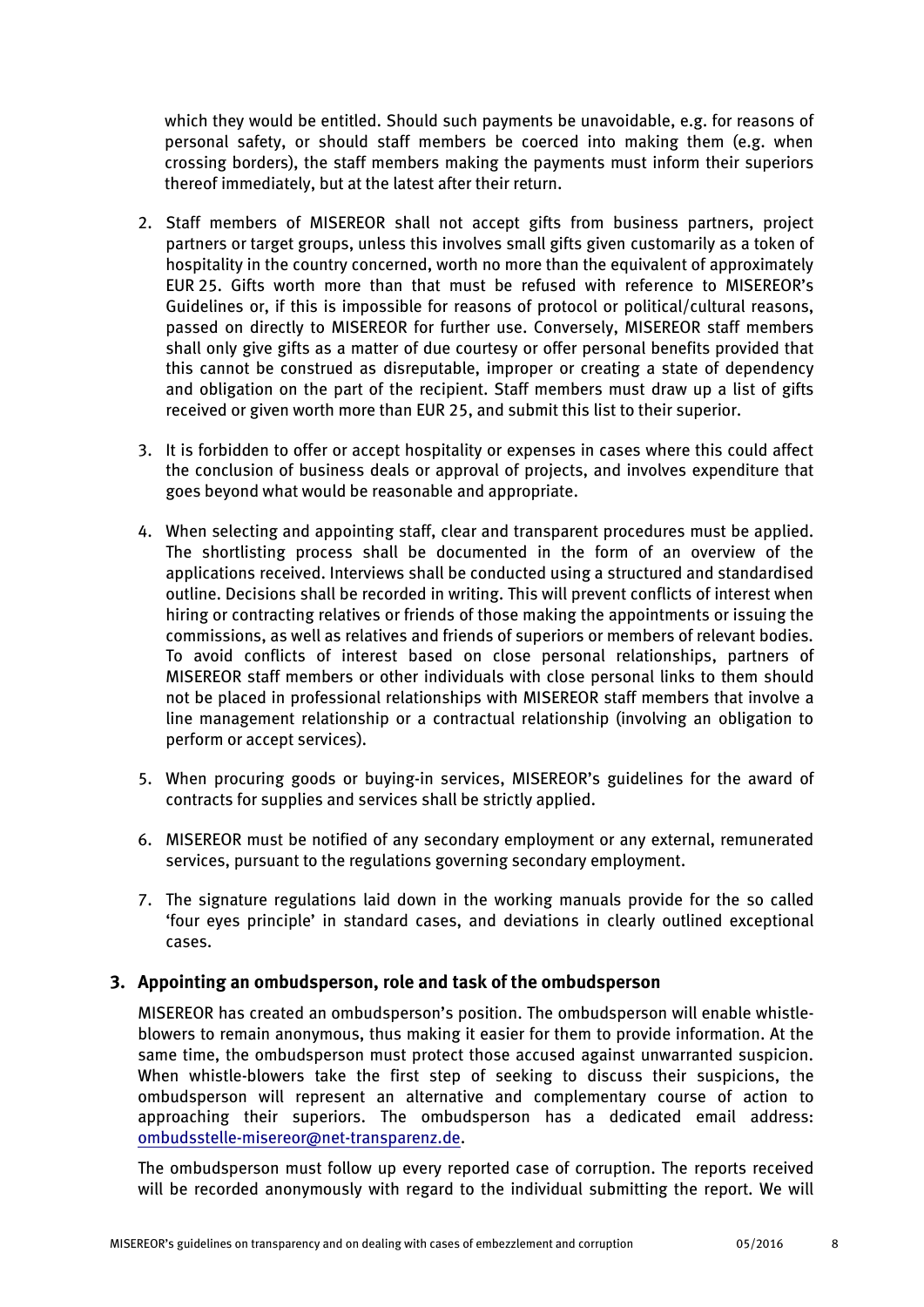attach supreme priority to protecting whistle-blowers against all forms of discrimination (mobbing, labour law-related sanctions etc.).

If the suspicion proves well-founded and the report warrants serious consideration, the ombudsperson will invite the staff member concerned to respond in the form of a statement. The ombudsperson will forward this statement to the Board of Directors, or if the Board itself is involved to the Supervisory Council.

The ombudsperson itself will not investigate suspected cases of corruption any further than that. Suspected cases will then be dealt with further in the series of steps described in the present Guidelines. The ombudsperson will deal with reports in writing, and this shall be documented. The whistle-blower will be notified as to the whereabouts of their report. Furthermore, the ombudsperson will submit an annual activity report to the Board of Directors/Supervisory Council.

### **4. Sanctions**

Corruption can only be prevented effectively by dealing coherently with violations of MISEREOR's integrity guidelines or proven cases of corruption. Consequently, appropriate sanctions must be laid down for violations.

MISEREOR will take disciplinary and criminal action against corrupt staff members that is commensurate with the severity of the case.

# **Section 5 Notes on other groups of individuals**

## **1. Consultants (local, international)**

External consultants who work for MISEREOR regularly will be notified of the corruption prevention guidelines by the section responsible for commissioning the consultants. A passage drawing attention to the consequences of violating the guidelines will be incorporated into consultants' contracts.

In cases where they suspect corruption, external consultants should approach the Head of Department at MISEREOR who is responsible for them. The relevant Head of Department will then proceed as described in Section 4.

## **2. Seconded expatriate development workers**

Expatriate development workers seconded by the Association for Development Cooperation (AGEH) are under contract to the Association and to the organisation in the project country. They are obliged to maintain confidentiality and to protect the legitimate interests of the local organisation. Should they suspect corruption, the corruption guidelines and procedures of this organisation apply. Usually they will first of all attempt to solve the problem locally by contacting those responsible for the project (e.g. Director or Bishops' Conference).

If a development worker is unable to pursue this path (e.g. because they suspect those responsible for the project of corruption, or due to other factors causing a lack of confidence between the development worker and their employer), the development worker is obliged to involve the Association. AGEH is then obliged to draw up a schedule of measures to deal with this case of suspected corruption. In consultation with MISEREOR, AGEH may also make use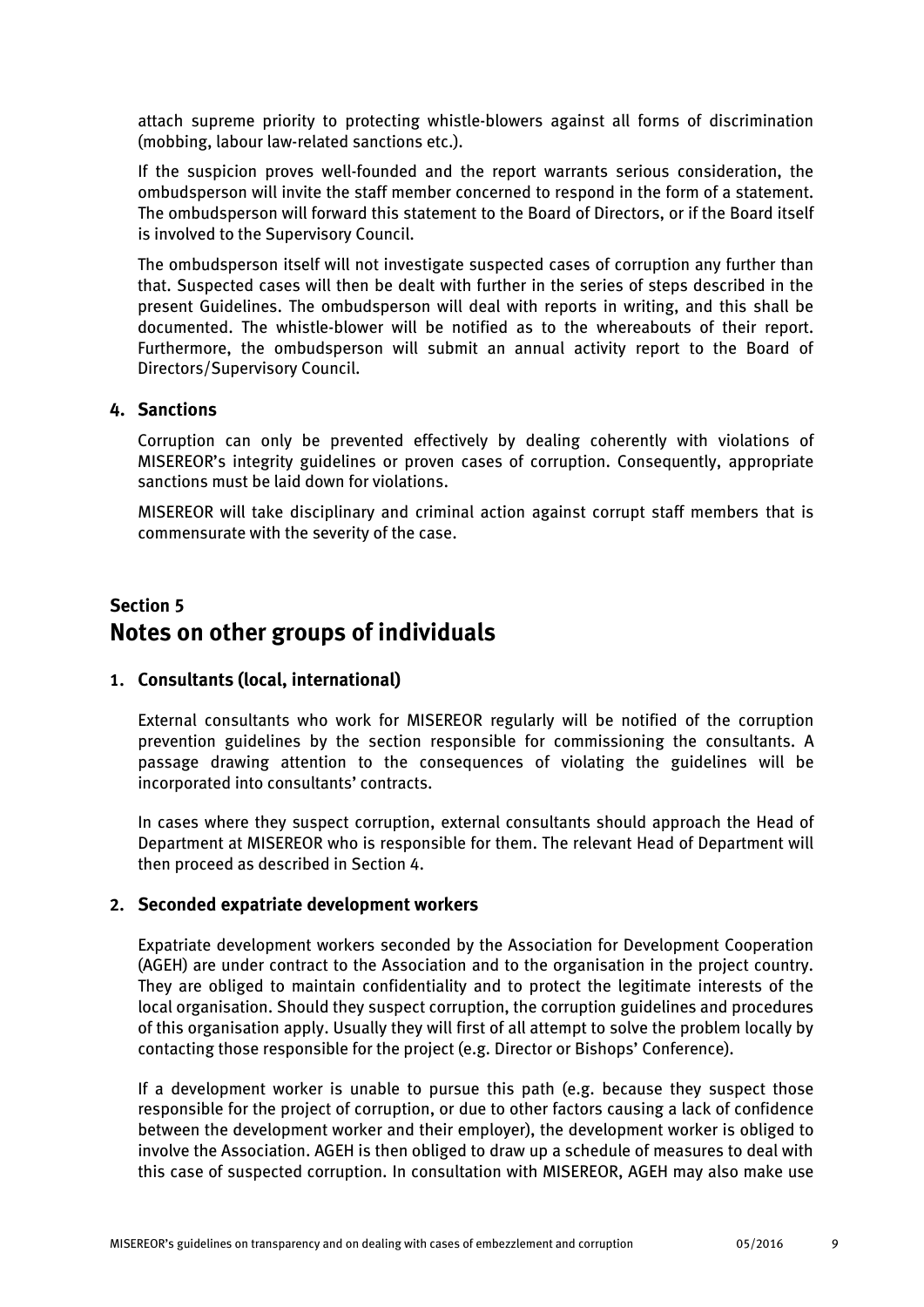of the existing procedures for preventing corruption and dealing with cases of corruption (see Sections 3 and 4).

Corruption is also a topic addressed as part of the preparation and induction programme for development workers, and is included in the development workers' contracts.

## **3. Heads of Dialogue and Partnership Services (DPSs); short-term consultants**

The heads of the Dialogue and Partnership Services are AGEH development workers; the contract of employment is entered into by the development worker, a local institution and AGEH. Administrative responsibility and supervision of the work in the project country rests with the head of the respective continental department at MISEREOR. The first point of contact for the manager of the Dialogue and Partnership Service is the responsible regional officer in the continental department.

The costs of setting up and running a DPS are financed from MISEREOR funds. An external auditor is always commissioned to verify the proper use of the funds for their designated purpose. Details of the minimum standards for steering and managing a DPS are laid down in the 'Handbook for MISEREOR Dialogue and Partnership Services'.

These provisions shall apply to short-term consultants accordingly. The contact persons shall be the coordinators appointed for the short-term consultants.

### **4. Volunteers**

Volunteers are guests within their organisation. If they suspect corruption they should contact the responsible officer for the volunteer service, who will proceed as described in Section 4.

The above Guidelines were adopted by the Board of Directors on 30 November 2012. They shall become effective on their date of publication on the MISEREOR intranet.

These guidelines shall be a binding component of project contracts with local partner organisations, employment contracts, free-lance and cooperation agreements as well as other service contracts.

Violations may lead to extraordinary dismissal (without notice) or to immediate termination of the contract.

MISEREOR reserves the right, in compliance with the legal requirements, to publicise cases of corruption in partner organisations and to issue corresponding warnings.

The Supervisory Council and the Bishops' Commission have noted and concurred with these Guidelines.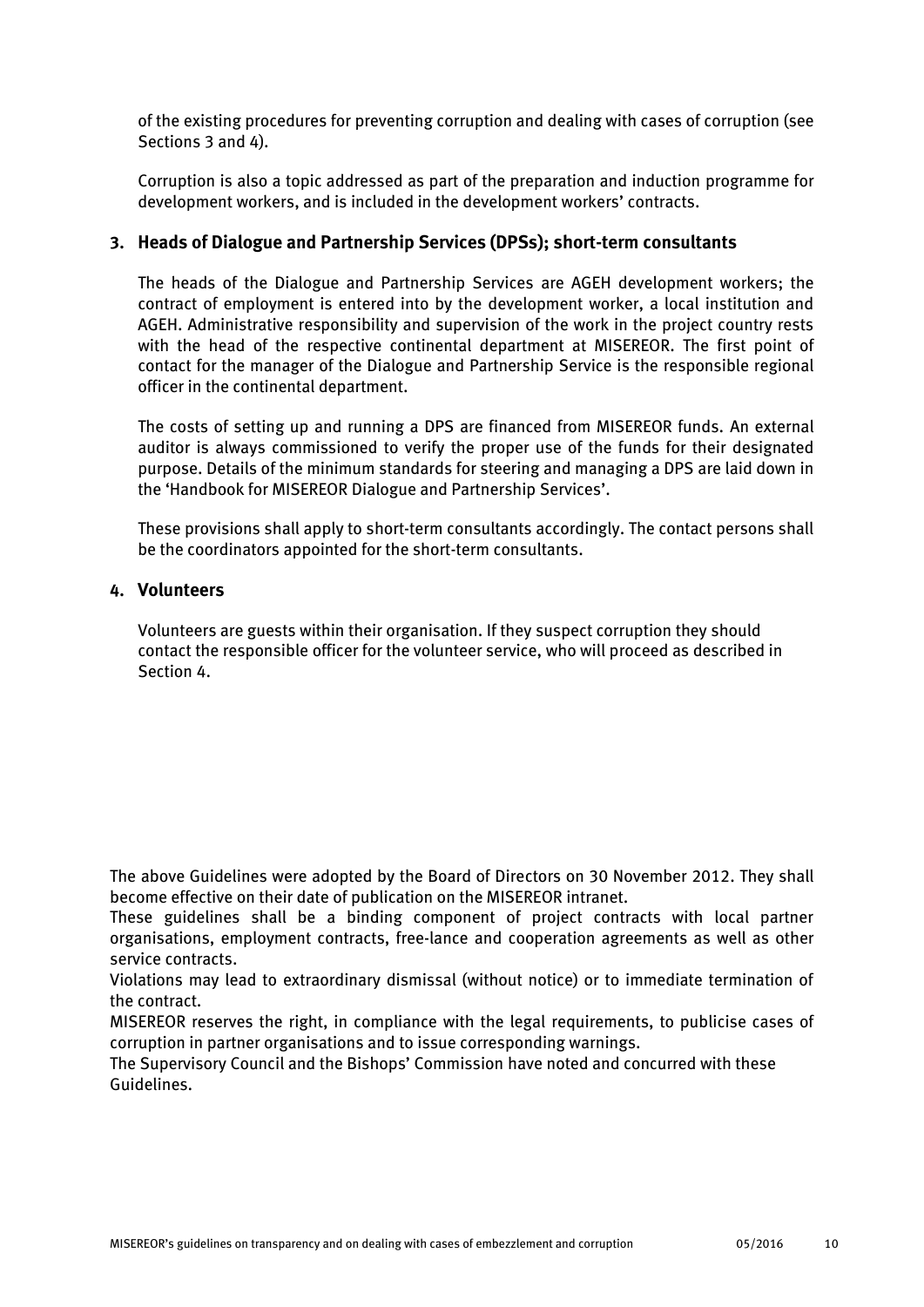### **Transparency and monitoring of the use of funds**

#### **MISEREOR'S BASIC TRANSPARENCY PRINCIPLES**

#### **I. GENERAL REMARKS**

Through its work MISEREOR aims to help reduce poverty, hunger and deprivation. It also seeks to help implement human rights, build just societies, resolve conflicts peacefully and steward Creation. Finally, it aims to help make globalisation socially and economically sustainable.

To achieve these goals MISEREOR relies on the support and trust of its supporters in Germany, whose financial contributions fund its work and make it possible.

MISEREOR can only credibly perform its role of mediator between those giving and those receiving, and advocate of the poor and needy, by practising openness and transparency at all levels of its actions and activities.

MISEREOR is therefore committed to complying with the following basic principles and rules.

#### **II. BASIC PRINCIPLES**

#### **1. RESPECT FOR HUMAN DIGNITY**

Our actions are guided by the principle of the inviolability of human dignity. According to our understanding, people on all continents are the subjects of their own actions, not the objects of assistance.

#### **2. ORGANS AND BOARD OF DIRECTORS**

The members of the official bodies that guide and supervise the work of MISEREOR perform the tasks entrusted to them with great expertise and seriousness.

Clear and unequivocal distinctions are drawn between the tasks and roles of the honorary supervisory bodies, as well as between the tasks and roles of these bodies and those of the executive Board of Directors, which is a professional body.

These rules are described in MISEREOR's statutes, which are known to the public.

The remuneration and compensation paid to the Directors of the German Catholic Bishops' Organisation for Development Cooperation are disclosed. The honorary members of MISEREOR's supervisory bodies do not receive remuneration or compensation. Furthermore, the other offices held by the members of MISEREOR's official bodies and the Directors are made public.

#### **3. ECONOMY AND EFFICIENCY**

MISEREOR uses all the monies entrusted to it responsibly, economically and efficiently. This also means that MISEREOR acts with foresight and systematically, and that there are clear rules and standard procedures for all staff when putting this money to use. These include clear and transparent rules for external tendering and for procuring goods and services.

To prevent abuse and corruption we have internal guidelines for staff members and managers. By providing continuous training to our staff members and managers we continuously support implementation of the existing rules and procedures, and improve the work of our employees.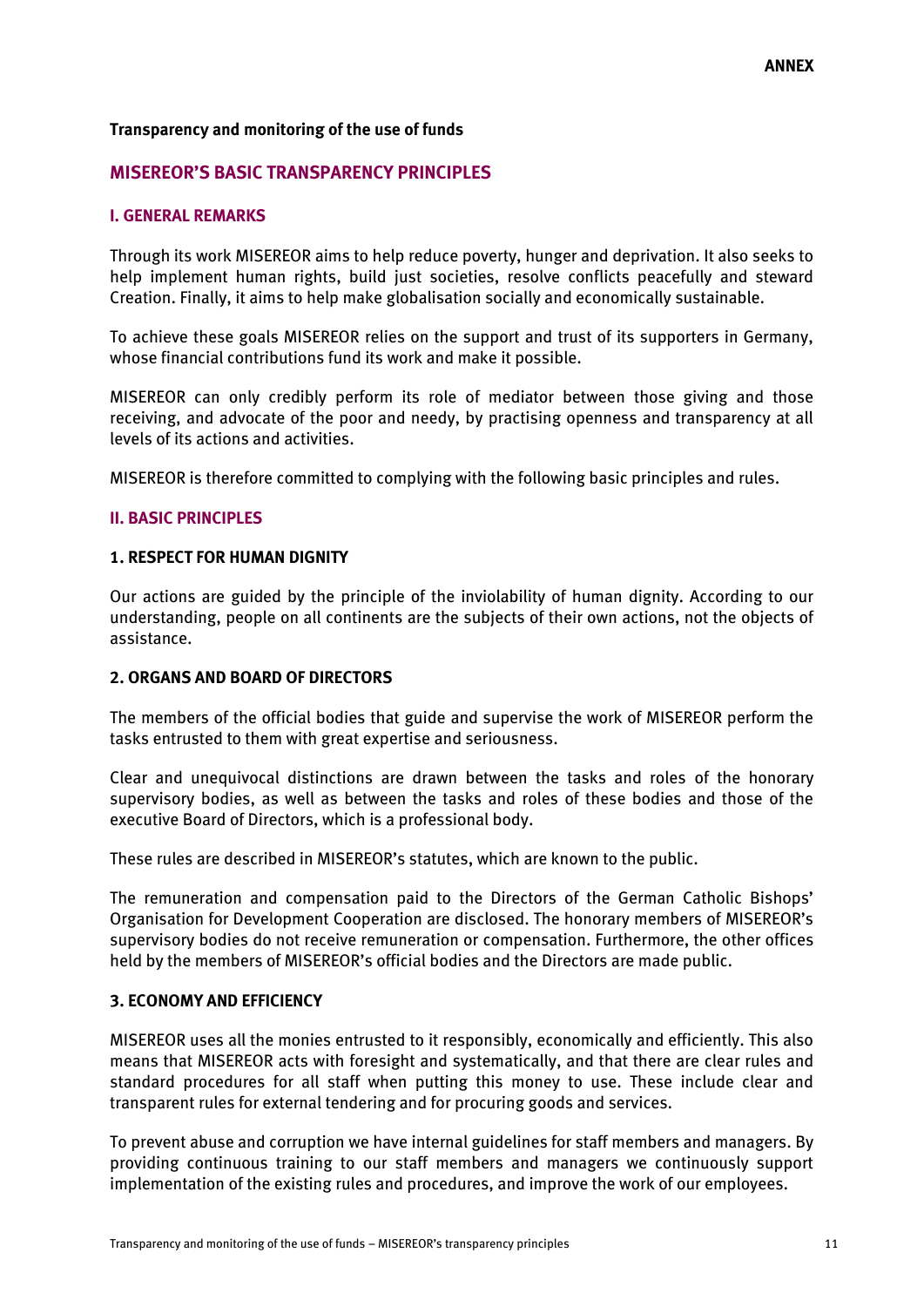### **4. INTERNAL ORGANISATION**

MISEREOR has a well-functioning, professional organisational structure with a clear and unequivocal definition of the division of in-house responsibilities and authorisations to sign. To secure and further develop our internal organisational structure and procedures we have an internal auditing section that regularly monitors all work units, and reports to the Board of Directors and supervisory bodies.

### **5. ACCOUNTING AND REPORTING**

MISEREOR is committed to publishing transparent information on the sources from which it obtains its funds, and how it uses them.

MISEREOR's accounting practices comply with the legal regulations and the standards set by the valid guidelines of the Institute of Public Auditors in Germany (IDW) and the guidelines of the German Central Institute for Social Issues (DZI). In this connection we observe the following principles:

- accuracy and freedom from arbitrariness
- clarity
- completeness
- careful evaluation of assets and liabilities.

MISEREOR publishes an annual report on this, which also indicates when donations are passed on and placed at the free disposal of other non-profit organisations.

External consultants also evaluate MISEREOR's projects and produce an annual evaluation report. This provides the public with information of the effectiveness of project work, and thus makes an effective contribution toward transparency. It also includes a realistic assessment of the risks for future development.

#### **6. AUDITING**

The annual external audit encompasses the following points:

- the correctness of accounting and accuracy of the annual financial statements, comprising the balance sheet, the profit and loss account, the notes and the voluntary annual report
- compliance with the fundraising certificate criteria of the German Central Institute for Social Issues (DZI)
- orderly management, and the economical and efficient use of funds.

The result of the audit is made available to the public in the form of the auditor's opinion, and published in the Annual Report.

The auditors report personally to the professional Board of Directors, and to the honorary executive and supervisory bodies, concerning the outcome of the audit they have conducted.